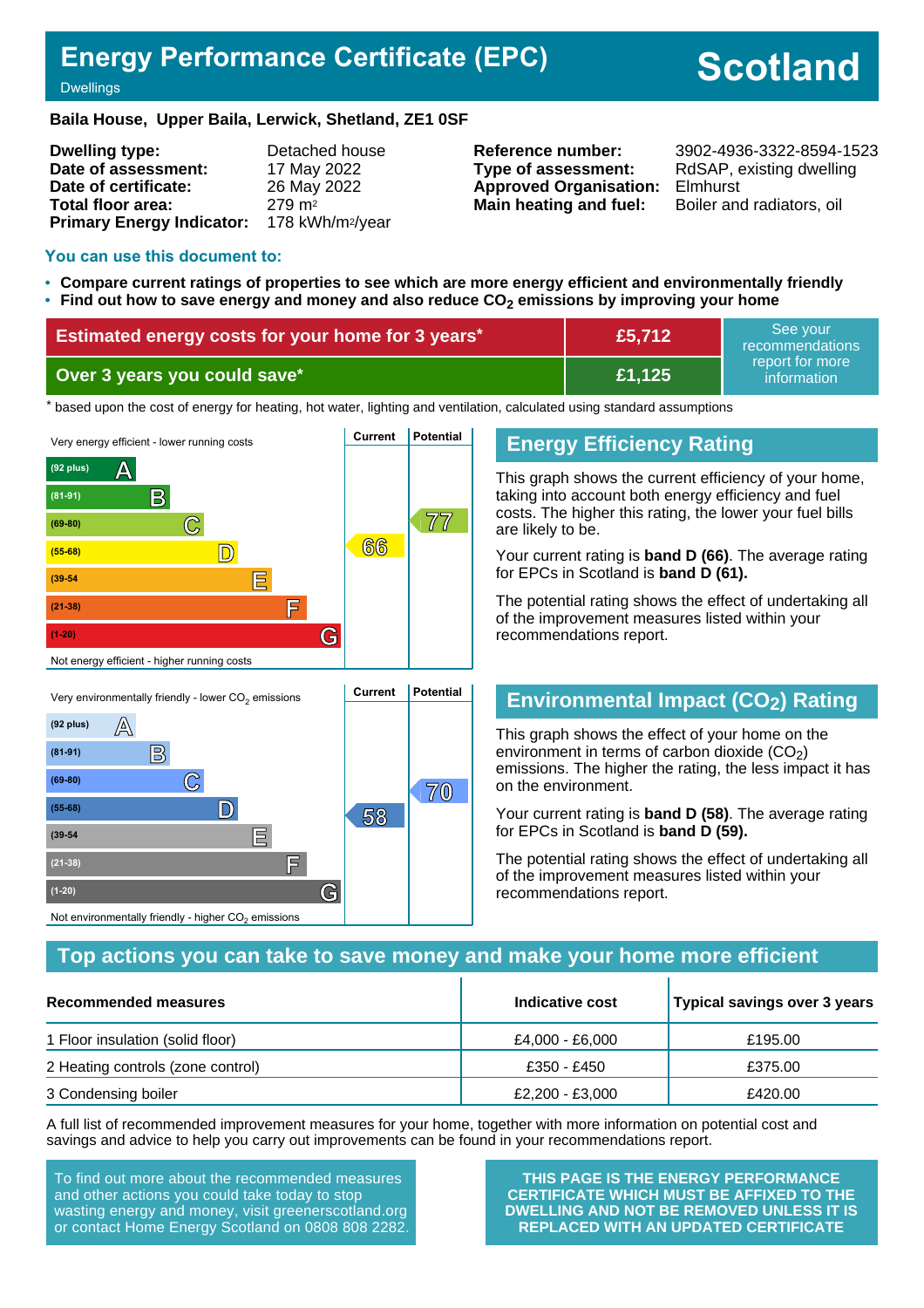## **Summary of the energy performance related features of this home**

This table sets out the results of the survey which lists the current energy-related features of this home. Each element is assessed by the national calculation methodology; 1 star = very poor (least efficient), 2 stars = poor, 3 stars = average, 4 stars = good and 5 stars = very good (most efficient). The assessment does not take into consideration the condition of an element and how well it is working. 'Assumed' means that the insulation could not be inspected and an assumption has been made in the methodology, based on age and type of construction.

| <b>Element</b>        | <b>Description</b>                                                                        | <b>Energy Efficiency</b> | Environmental  |
|-----------------------|-------------------------------------------------------------------------------------------|--------------------------|----------------|
| Walls                 | Cavity wall, as built, insulated (assumed)<br>Timber frame, as built, insulated (assumed) | ★★★★☆<br>★★★★☆           | ★★★★☆<br>★★★★☆ |
| Roof                  | Pitched, 200 mm loft insulation                                                           | ★★★★☆                    | ★★★★☆          |
| Floor                 | Solid, limited insulation (assumed)                                                       |                          |                |
| <b>Windows</b>        | Fully double glazed                                                                       | ★★★☆☆                    | ★★★☆☆          |
| Main heating          | Boiler and radiators, oil                                                                 | ★★★☆☆                    | ★★★☆☆          |
| Main heating controls | Programmer and at least two room thermostats                                              | ★★★★☆                    | ★★★★☆          |
| Secondary heating     | None                                                                                      |                          |                |
| Hot water             | From main system                                                                          | ★★★☆☆                    | ★★★☆☆          |
| Lighting              | Low energy lighting in all fixed outlets                                                  | *****                    | <b>*****</b>   |

## **The energy efficiency rating of your home**

Your Energy Efficiency Rating is calculated using the standard UK methodology, RdSAP. This calculates energy used for heating, hot water, lighting and ventilation and then applies fuel costs to that energy use to give an overall rating for your home. The rating is given on a scale of 1 to 100. Other than the cost of fuel for electrical appliances and for cooking, a building with a rating of 100 would cost almost nothing to run.

As we all use our homes in different ways, the energy rating is calculated using standard occupancy assumptions which may be different from the way you use it. The rating also uses national weather information to allow comparison between buildings in different parts of Scotland. However, to make information more relevant to your home, local weather data is used to calculate your energy use,  $CO<sub>2</sub>$  emissions, running costs and the savings possible from making improvements.

## **The impact of your home on the environment**

One of the biggest contributors to global warming is carbon dioxide. The energy we use for heating, lighting and power in our homes produces over a quarter of the UK's carbon dioxide emissions. Different fuels produce different amounts of carbon dioxide for every kilowatt hour (kWh) of energy used. The Environmental Impact Rating of your home is calculated by applying these 'carbon factors' for the fuels you use to your overall energy use.

#### The calculated emissions for your home are 47 kg  $CO<sub>2</sub>/m<sup>2</sup>/yr$ .

The average Scottish household produces about 6 tonnes of carbon dioxide every year. Based on this assessment, heating and lighting this home currently produces approximately 13 tonnes of carbon dioxide every year. Adopting recommendations in this report can reduce emissions and protect the environment. If you were to install all of these recommendations this could reduce emissions by 3.4 tonnes per year. You could reduce emissions even more by switching to renewable energy sources.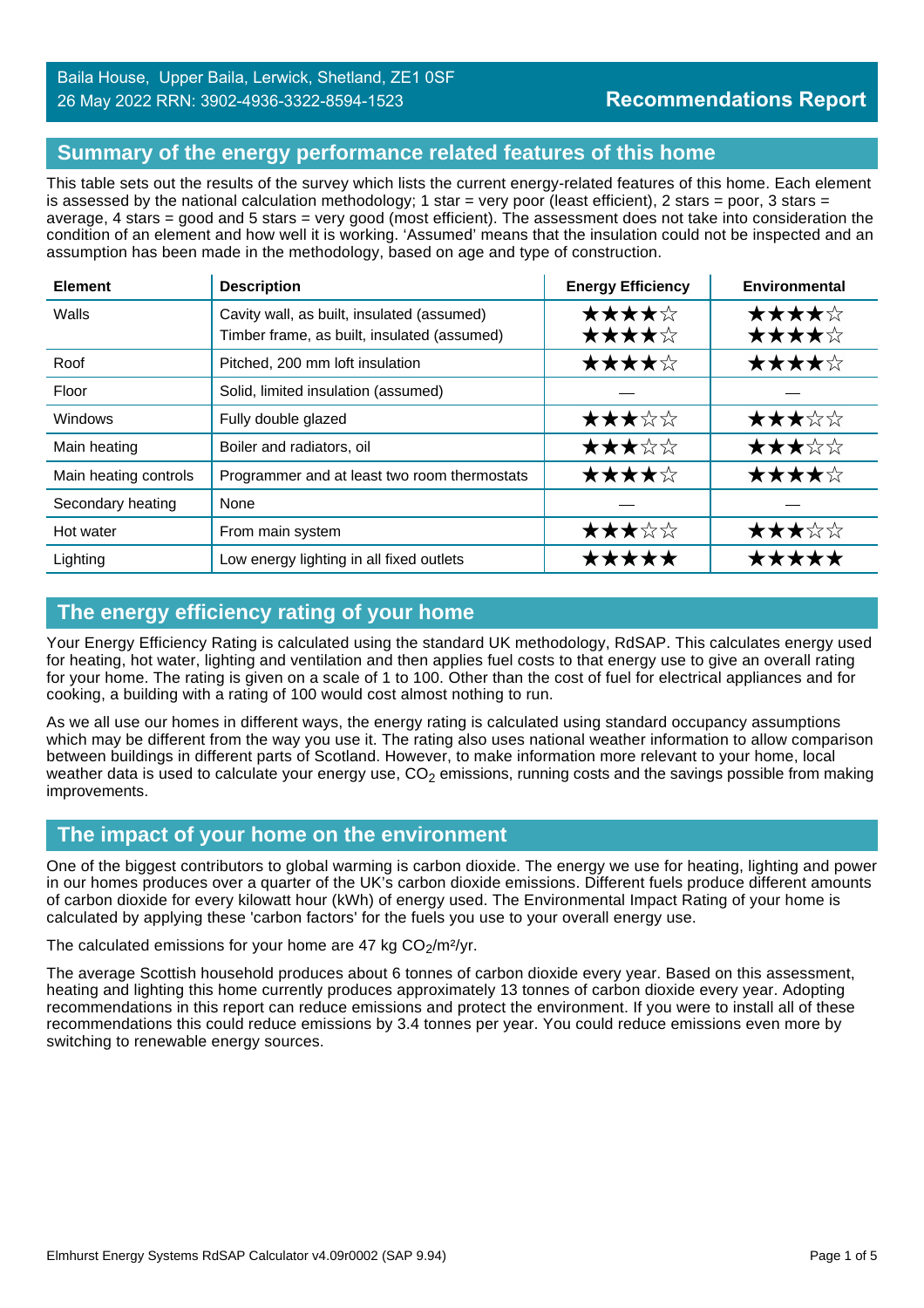## **Estimated energy costs for this home**

| <b>Extributed virtigly exercise the fighter</b> |                             |                               |                                 |  |
|-------------------------------------------------|-----------------------------|-------------------------------|---------------------------------|--|
|                                                 | <b>Current energy costs</b> | <b>Potential energy costs</b> | <b>Potential future savings</b> |  |
| <b>Heating</b>                                  | £4,848 over 3 years         | £3,933 over 3 years           |                                 |  |
| <b>Hot water</b>                                | £459 over 3 years           | £249 over 3 years             | <b>You could</b>                |  |
| Lighting                                        | £405 over 3 years           | £405 over 3 years             | save £1,125                     |  |
|                                                 | Totals £5,712               | £4,587                        | over 3 years                    |  |

These figures show how much the average household would spend in this property for heating, lighting and hot water. This excludes energy use for running appliances such as TVs, computers and cookers, and the benefits of any electricity generated by this home (for example, from photovoltaic panels). The potential savings in energy costs show the effect of undertaking all of the recommended measures listed below.

#### **Recommendations for improvement**

The measures below will improve the energy and environmental performance of this dwelling. The performance ratings after improvements listed below are cumulative; that is, they assume the improvements have been installed in the order that they appear in the table. Further information about the recommended measures and other simple actions to take today to save money is available from the Home Energy Scotland hotline which can be contacted on 0808 808 2282. Before carrying out work, make sure that the appropriate permissions are obtained, where necessary. This may include permission from a landlord (if you are a tenant) or the need to get a Building Warrant for certain types of work.

| <b>Recommended measures</b> |                                              |                 | <b>Typical saving</b> | <b>Rating after improvement</b> |                    |
|-----------------------------|----------------------------------------------|-----------------|-----------------------|---------------------------------|--------------------|
|                             |                                              | Indicative cost | per year              | <b>Energy</b>                   | <b>Environment</b> |
| 1                           | Floor insulation (solid floor)               | £4,000 - £6,000 | £65                   | <b>D67</b>                      | D 59               |
| 2                           | Time and temperature zone control            | £350 - £450     | £125                  | C69                             | D 62               |
| 3                           | Replace boiler with new condensing<br>boiler | £2,200 - £3,000 | £140                  | C 72                            | 65<br>$\mathsf{D}$ |
| 4                           | Solar water heating                          | £4,000 - £6,000 | £44                   | C 73                            | D 67               |
| 5                           | Solar photovoltaic panels, 2.5 kWp           | £3,500 - £5,500 | £295                  | C 77                            | C70                |

## **Choosing the right improvement package**

For free and impartial advice on choosing suitable measures for your property, contact the Home Energy Scotland hotline on 0808 808 2282 or go to www.greenerscotland.org.

energy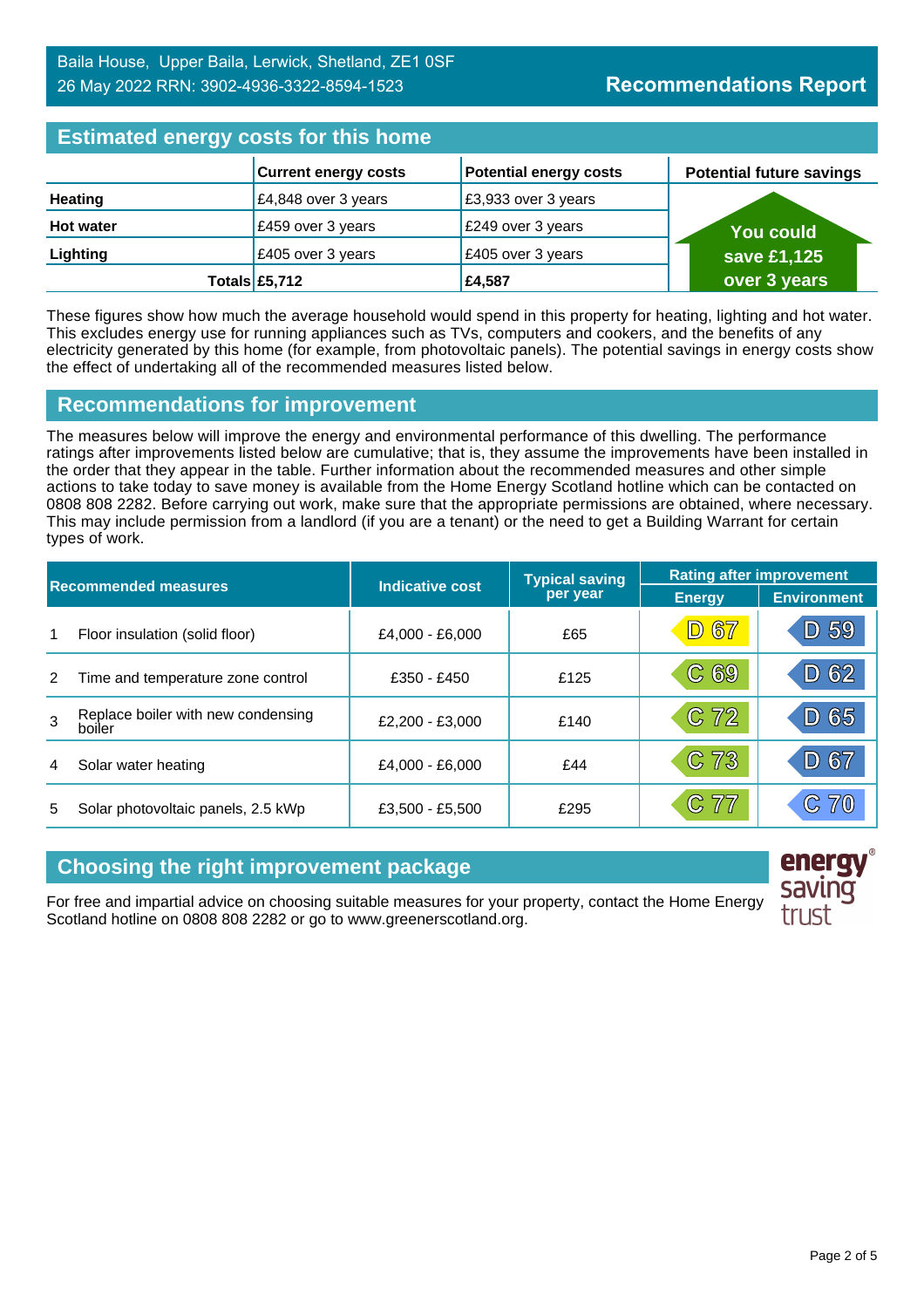## **About the recommended measures to improve your home's performance rating**

This section offers additional information and advice on the recommended improvement measures for your home

#### **1 Floor insulation (solid floor)**

Insulation of a floor will significantly reduce heat loss; this will improve levels of comfort, reduce energy use and lower fuel bills. Insulating solid floors can present challenges; insulation laid on top of existing solid floors may impact on existing doors and finishes whilst lifting of a solid floor to insert insulation below will require consideration of the potential effect on both structural stability and damp proofing. It is advised to seek advice from a Chartered Structural Engineer or a registered Architect about this if unsure. Further information about floor insulation is available from many sources including www.energysavingtrust.org.uk/scotland/Insulation/Floorinsulation. Building regulations generally apply to this work and may also require a building warrant so it is best to check with your local authority building standards department.

#### **2 Heating controls (time and temperature zone control)**

The heating system controls should be improved so that both the temperature and time of heating can be set differently in separate areas of your house; this will reduce the amount of energy used and lower fuel bills. For example, it is possible to have cooler temperatures in the bedrooms than in the living room provided internal doors are kept closed, and to have a longer heating period for the living room. Building regulations generally apply to this work and a building warrant may be required, so it is best to check with your local authority building standards department and seek advice from a qualified heating engineer.

#### **3 Condensing boiler**

A condensing boiler is capable of much higher efficiencies than other types of boiler, meaning it will burn less fuel to heat this property. This improvement is most appropriate when the existing central heating boiler needs repair or replacement, however there may be exceptional circumstances making this impractical. Condensing boilers need a drain for the condensate which limits their location; remember this when considering remodelling the room containing the existing boiler even if the latter is to be retained for the time being (for example a kitchen makeover). Building regulations generally apply to this work and a building warrant may be required, so it is best to check with your local authority building standards department and seek advice from a qualified heating engineer.

#### **4 Solar water heating**

A solar water heating panel, usually fixed to the roof, uses the sun to pre-heat the hot water supply. This can significantly reduce the demand on the heating system to provide hot water and hence save fuel and money. Planning permission might be required, building regulations generally apply to this work and a building warrant may be required, so it is best to check these with your local authority. You could be eligible for Renewable Heat Incentive payments which could appreciably increase the savings beyond those shown on your EPC, provided that both the product and the installer are certified by the Microgeneration Certification Scheme (or equivalent). Details of local MCS installers are available at www.microgenerationcertification.org.

#### **5 Solar photovoltaic (PV) panels**

A solar PV system is one which converts light directly into electricity via panels placed on the roof with no waste and no emissions. This electricity is used throughout the home in the same way as the electricity purchased from an energy supplier. Planning permission might be required, building regulations generally apply to this work and a building warrant may be required, so it is best to check with your local authority. The assessment does not include the effect of any Feed-in Tariff which could appreciably increase the savings that are shown on this EPC for solar photovoltaic panels, provided that both the product and the installer are certified by the Microgeneration Certification Scheme (or equivalent). Details of local MCS installers are available at www.microgenerationcertification.org.

#### **Low and zero carbon energy sources**

Low and zero carbon (LZC) energy sources are sources of energy that release either very little or no carbon dioxide into the atmosphere when they are used. Installing these sources may help reduce energy bills as well as cutting carbon.

**LZC energy sources present:** There are none provided for this home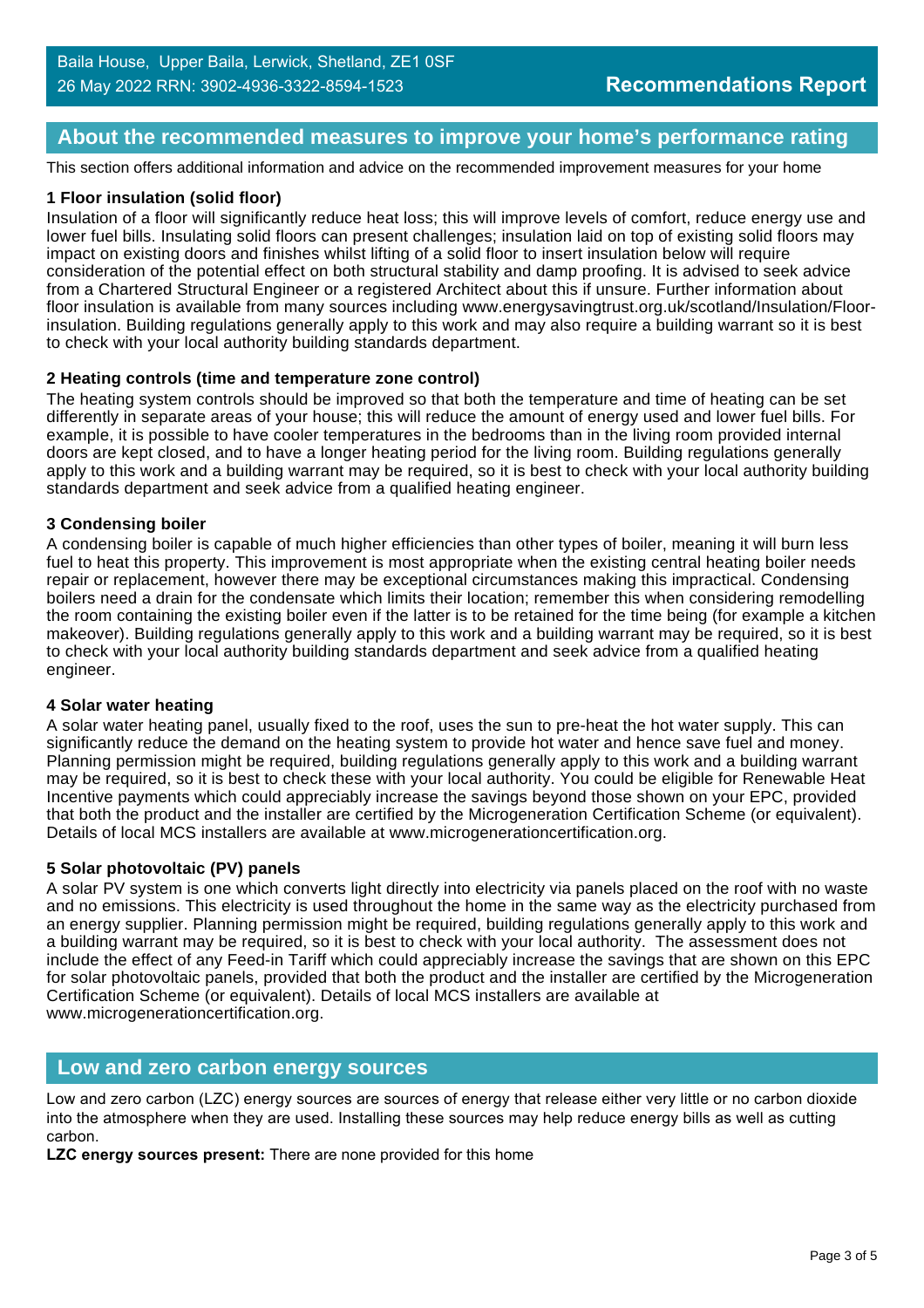## **Your home's heat demand**

In this section, you can see how much energy you might need to heat your home and provide hot water. These are estimates showing how an average household uses energy. These estimates may not reflect your actual energy use, which could be higher or lower. You might spend more money on heating and hot water if your house is less energy efficient. The table below shows the potential benefit of having your loft and walls insulated. Visit https://energysavingtrust.org.uk/energy-at-home for more information.

| Heat demand                  | <b>Existing dwelling</b> | Impact of loft<br>insulation | Impact of cavity<br>wall insulation | Impact of solid wall<br>insulation |
|------------------------------|--------------------------|------------------------------|-------------------------------------|------------------------------------|
| Space heating (kWh per year) | 32.932                   | N/A                          | N/A                                 | N/A                                |
| Water heating (kWh per year) | 3.044                    |                              |                                     |                                    |

## **About this document**

This Recommendations Report and the accompanying Energy Performance Certificate are valid for a maximum of ten years. These documents cease to be valid where superseded by a more recent assessment of the same building carried out by a member of an Approved Organisation.

The Energy Performance Certificate and this Recommendations Report for this building were produced following an energy assessment undertaken by an assessor accredited by Elmhurst (www.elmhurstenergy.co.uk), an Approved Organisation Appointed by Scottish Ministers. The certificate has been produced under the Energy Performance of Buildings (Scotland) Regulations 2008 from data lodged to the Scottish EPC register. You can verify the validity of this document by visiting www.scottishepcregister.org.uk and entering the report reference number (RRN) printed at the top of this page.

| Assessor's name:            | Mr. Laurence Simpson   |
|-----------------------------|------------------------|
| Assessor membership number: | EES/022046             |
| Company name/trading name:  | L A Simpson Limited    |
| Address:                    | 7 Corinth Place        |
|                             | Shetland               |
|                             | Lerwick                |
|                             | ZE <sub>1</sub> OFG    |
| Phone number:               | 07879333387            |
| Email address:              | lowrie@lasimpson.co.uk |
| Related party disclosure:   | No related party       |

If you have any concerns regarding the content of this report or the service provided by your assessor you should in the first instance raise these matters with your assessor and with the Approved Organisation to which they belong. All Approved Organisations are required to publish their complaints and disciplinary procedures and details can be found online at the web address given above.

#### **Use of this energy performance information**

Once lodged by your EPC assessor, this Energy Performance Certificate and Recommendations Report are available to view online at www.scottishepcregister.org.uk, with the facility to search for any single record by entering the property address. This gives everyone access to any current, valid EPC except where a property has a Green Deal Plan, in which case the report reference number (RRN) must first be provided. The energy performance data in these documents, together with other building information gathered during the assessment is held on the Scottish EPC Register and is available to authorised recipients, including organisations delivering energy efficiency and carbon reduction initiatives on behalf of the Scottish and UK governments. A range of data from all assessments undertaken in Scotland is also published periodically by the Scottish Government. Further information on these matters and on Energy Performance Certificates in general, can be found at www.gov.scot/epc.